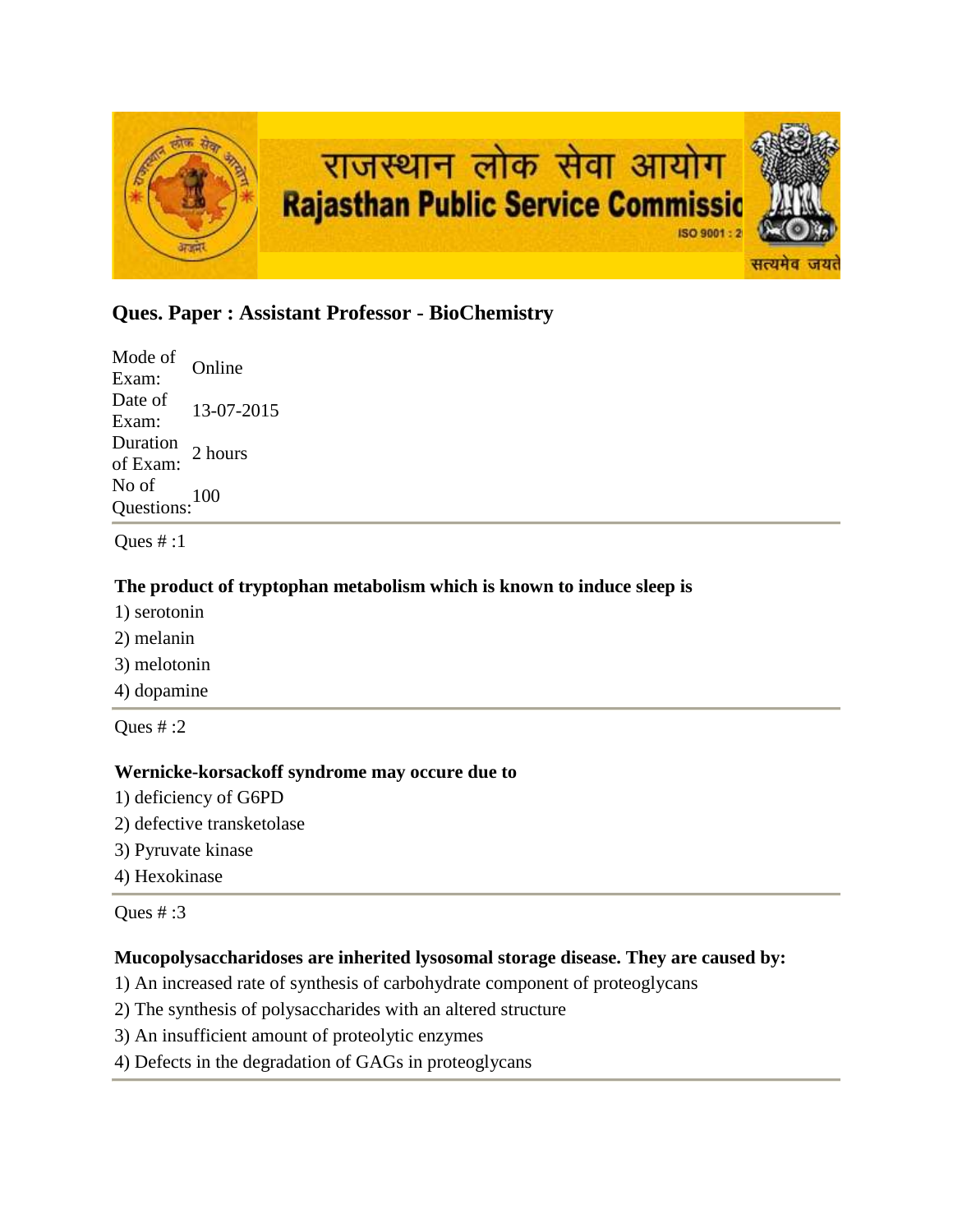### **Respiratory distress syndrome in premature infants is due to the deficiency of:**

- 1) Plasmalogen
- 2) Dipalmitoyl lecithin
- 3) Cardiolipin
- 4) Cephalin

Ques # :5

# **Virilization is caused by the deficiency of which of the hydroxylase**

- 1) 17-hydroxylase
- 2) 11-hydroxylase
- 3) 21-hydroxylase
- 4) 22-hydroxylase

Ques # :6

# **Which of the following lipoprotein particles are most likely resposible for the milky appearance of the plasma**

- 1) Chylomicrones
- 2) Very-low density lipoproteins
- 3) intermediate density lipoproteins
- 4) low-density lipoproteins

Ques # :7

# **The following nucleoside is used in the treatment of oratic aciduria**

- 1) Adenosine
- 2) Uridine
- 3) Guanosine
- 4) Thymidine

Ques # :8

#### **which one of the following enzymes is used as an anticancer drug**

- 1) Urokinase
- 2) Asparaginase
- 3) Streptokinase
- 4) papain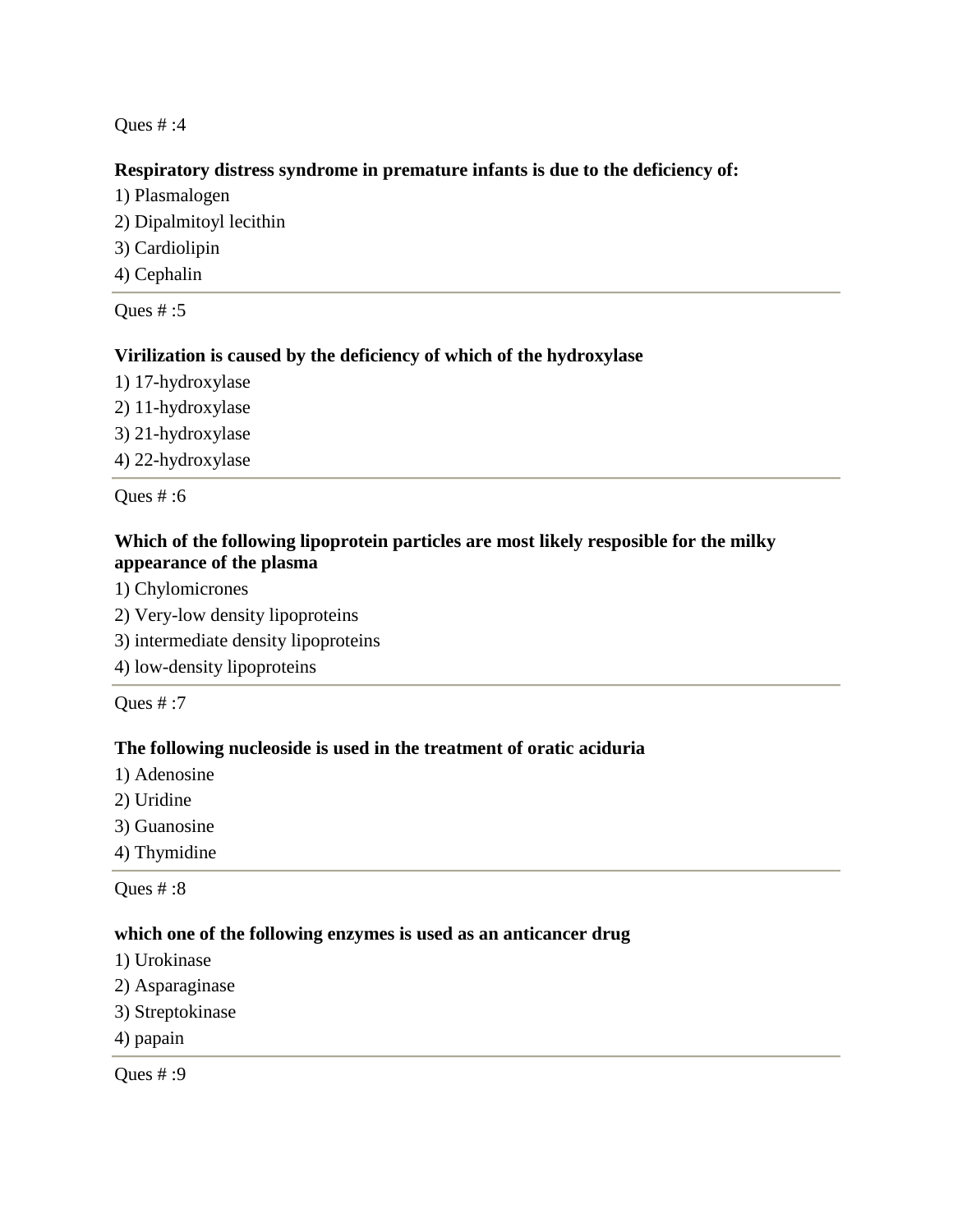### **All the following enzymes complexes of respiratory chain act as a proton pumps except**

- 1) Complex-I
- 2) Complex-IV
- 3) Complex-II
- 4) Complex-III

Ques # :10

#### **In rhodopsin, vitamin-A is in form of:**

- 1) All-trans-retinal
- 2) 11-cis-retinol
- 3) 11-cis-retinal
- 4) All-trans-retinol

Ques # :11

### **Vitamin-C is essential for the post-translational modification of the following amino acid in collagen**

- 1) Proline and Lysine
- 2) Histidine and Methionine
- 3) Proline and Cysteine
- 4) Lysine and Arginine

Ques # :12

# **Ingestion of sodium benzoate in man result in an increase in urinary excretion of :**

- 1) Phenyl pyrivic acid
- 2) glyoxalic acid
- 3) Oxalic acid
- 4) Hippuric acid

Ques # :13

# **The limiting amino acid in rice and wheat protein are:**

- 1) Cysteine,Methionine
- 2) Arginine,Histidine
- 3) Aspartate,glutamate
- 4) Lysine,Threonine

Ques # :14

### **Which of the following proteins provide tyrosine residues for iodination during thyroid hormone synthesis:**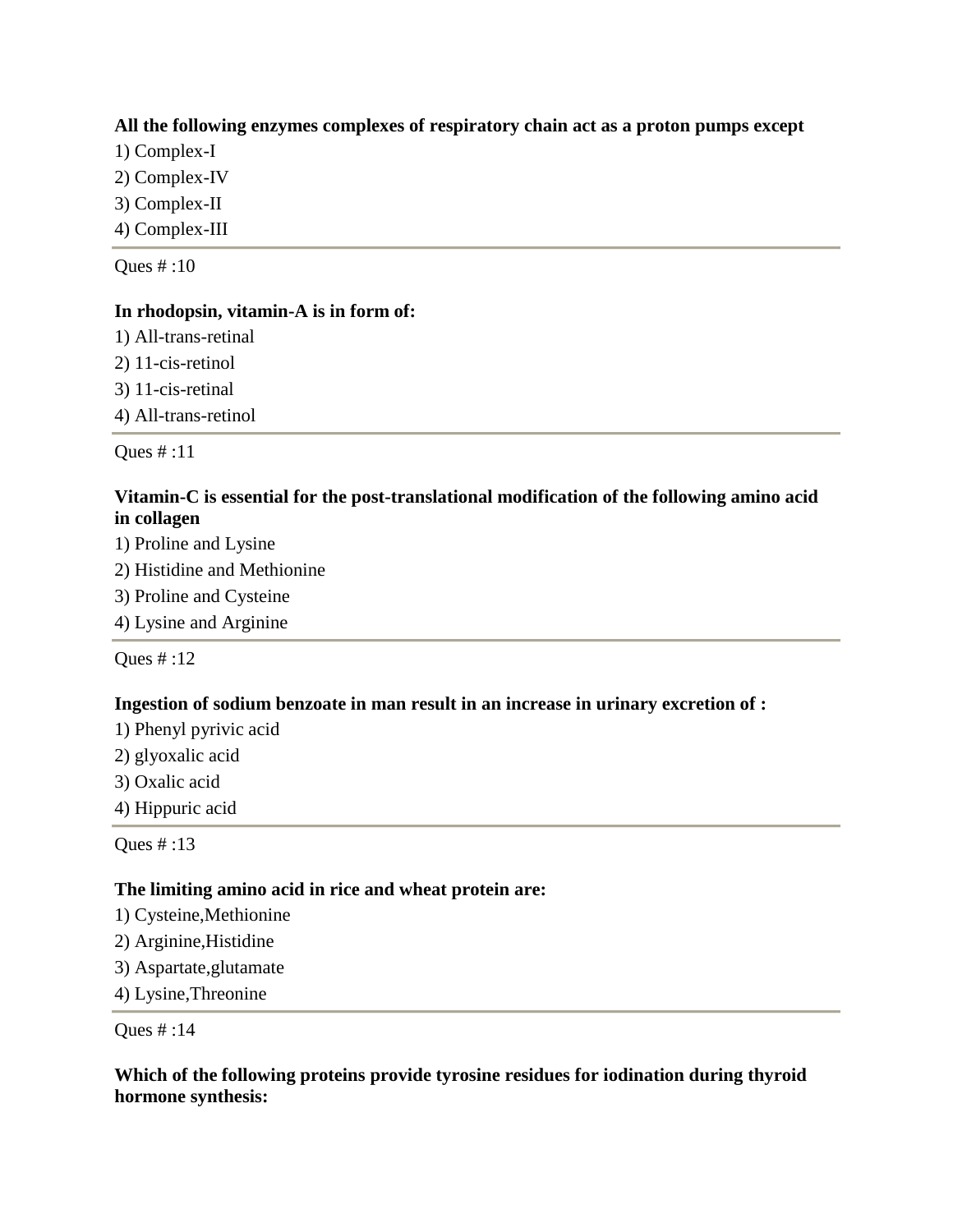1) Thyroglobulin 2) Thyroid binding globulin 3) Thyroid binding prealbumin 4) all of the above

Ques # :15

# **Following staements regarding insulin are correct except:**

1) induces glucokinase activity

2) inhibition of acetyl-CoA carboxylase

3) converts glycogen phosphorylase in activity form

4) stimulates fatty acid synthase activity

Ques # :16

# **What is untrue of steroid hormone**

1) steroid receptor complex enters nucleus

2) synthesized from cholesterol

3) binds to specific receptor protein in cytosol

4) stimulates adenyl cyclase activity

Ques # :17

# **Many antimicrobials inhibit protein translation. Which of the following antimicrobials is correctly paired with its mechanism of action**

1) Tetracyclines inhibit peptidyltransferase

2) Diptheria toxin binds to the 30S ribosomal subunit

3) Puromycin inactivates EF-2

4) Erythromycin binds to the 50S ribosomal subunit

Ques # :18

# **which of the following is the basis for the intestine specific expression of apoprotein B-48**

1) DNA rearrangement and loss

2) RNA editing

3) RNA alternative splicing

4) DNA transposition

Ques # :19

# **Which of the following is best described as being trans-acting**

1) CAP site

2) Operator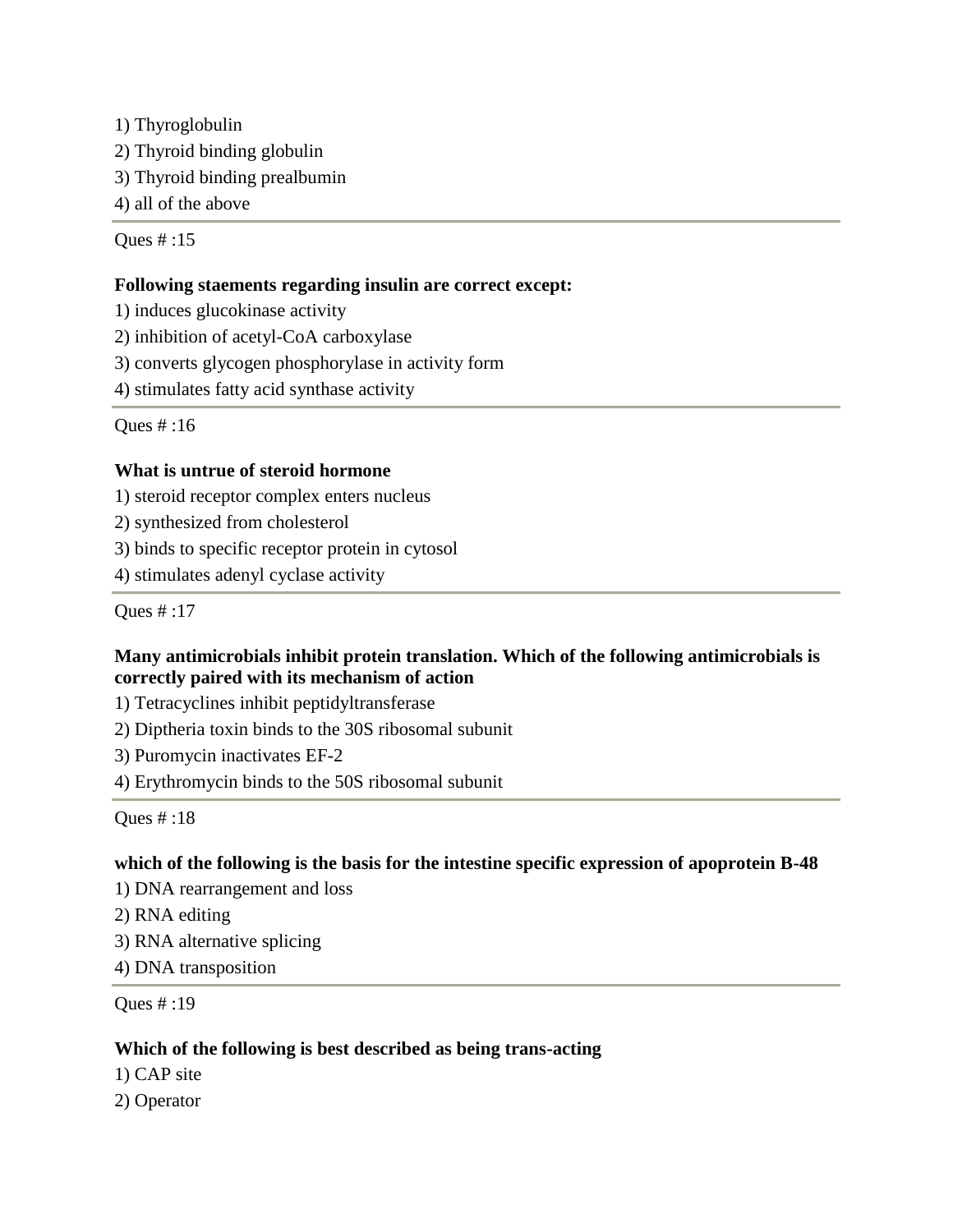3) Promoter

4) Repressor

Ques # :20

# **The DNA polymerase used in the polymerase chain reaction is derived from the following bacteria**

1) Haemophilus aegypticus

2) Thermus aquaticus

3) Escherichia coli

4) Haemophilus influenzae

Ques # :21

### **The first human protein produced by recombinant technology**

1) Casein

2) Albumin

3) Insulin

4) Growth hormone

Ques # :22

# **The mechnism of action of ras protein(a product of ras gene)involves the following signal transduction molecule**

1) G-protein 2) ADP 3) cyclic AMP 4) GMP

Ques # :23

#### **All the following oncogenic virus es are DNA viruses except:**

1) human papilloma virus

- 2) retrovirus B
- 3) Epstein-Barr virus
- 4) herpes virus type-I

Ques # :24

### **All the following signalling molecules are involve in mediating the action of growth hormone at subcellular level , except**

1) signal transducer and activators of transcription

2) Mitogen activator protein kinase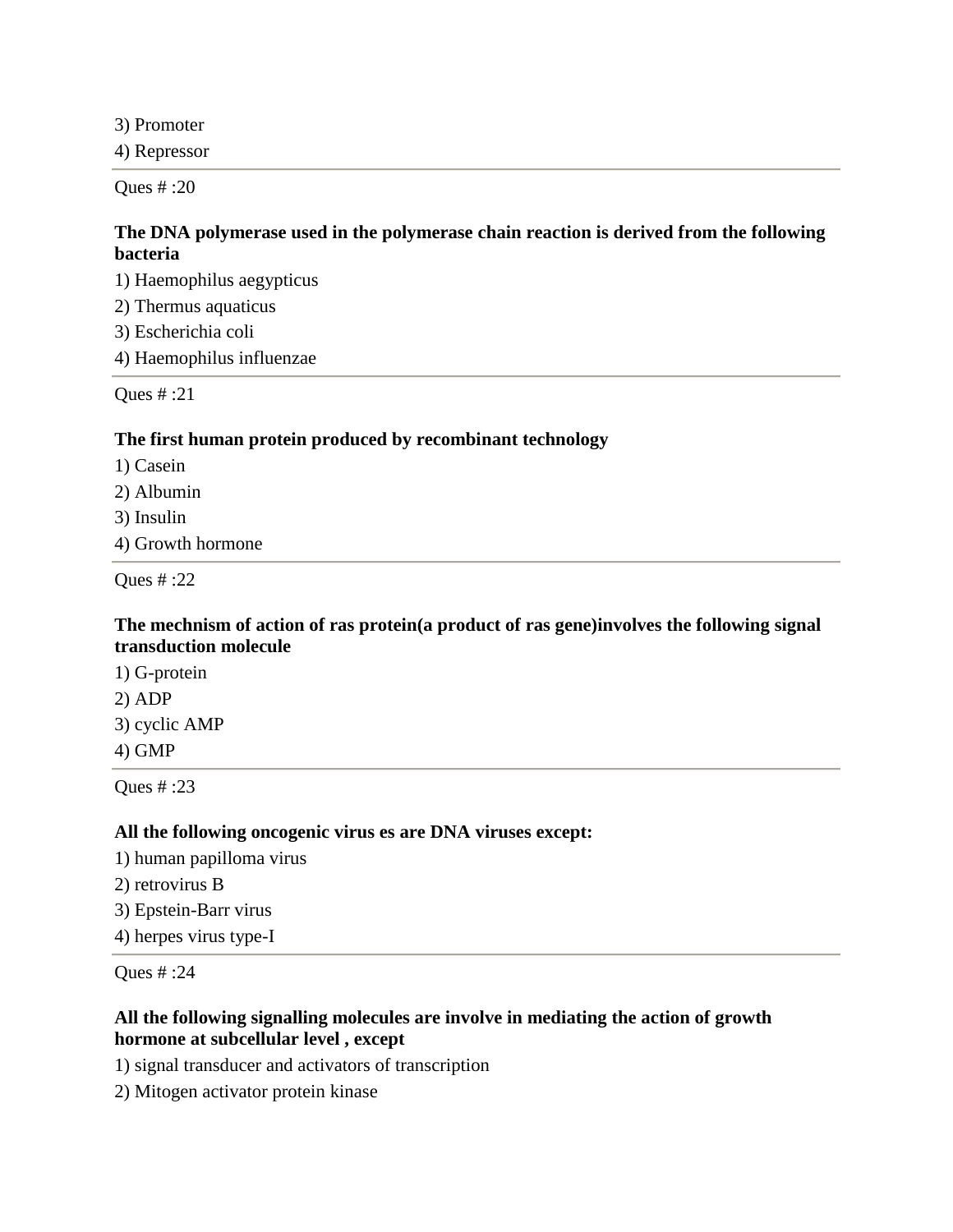3) insuline receptor substrate and PI kinase

4) cyclic adenosine monophosphate

Ques # :25

### **All of the following sugars are found in glycoprotein, except:**

- 1) fructose
- 2) fucose
- 3) xylose
- 4) galactose

Ques # :26

#### **Which one of the following is not a source of oxygen radical**

- 1) action of superoxide dismutase
- 2) activation of macrophages
- 3) ultraviolet radiation
- 4) reaction of beta-carotene with oxygen

Ques # :27

### **Which of the following is not a component of the cell's suite of damage repair and prevention agents**

1) superoxide dismutase

- 2) Caspase-7
- 3) Glutothione
- 4) catalase

Ques # :28

#### **An L-isomer of monosaccharide formed in human body is**

- 1) L-fructose
- 2) L-Erythrose
- 3) L-Xylose
- 4) L-Xylulose

Ques # :29

### **The following is omega-3 polyunsaturated fatty acid**

- 1) Linoleic acid
- 2) Alpha-Linolenic acid
- 3) Gamma-Linolenic acid
- 4) Arachidonic acid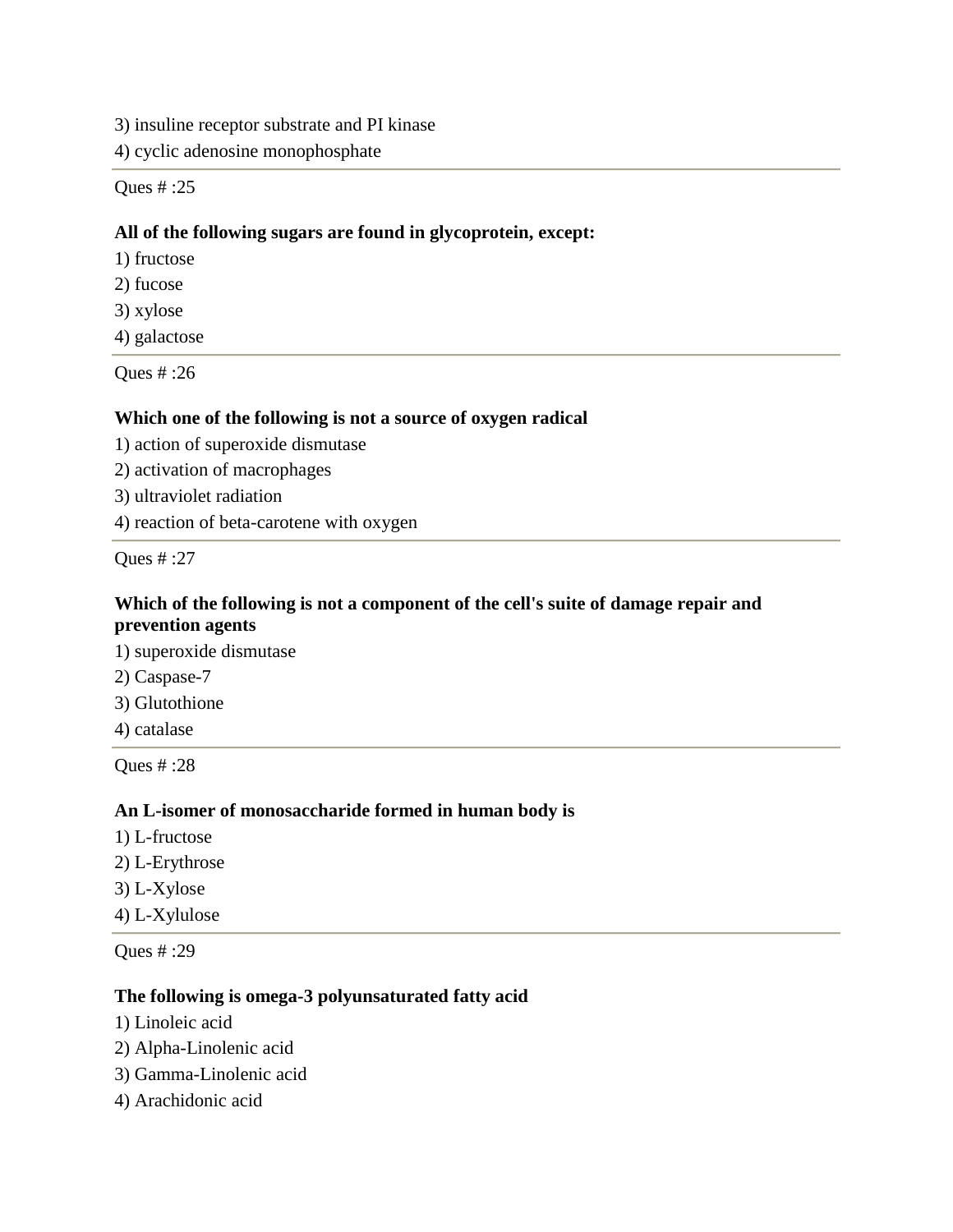#### **Acylsphingosine is also known as:**

- 1) Sphingomylin
- 2) Ceramide
- 3) Cerebroside
- 4) Sulphatide

Ques # :31

#### **Ribozymes are:**

1) Protein enzymes acting on RNA

- 2) Catalytic RNAs
- 3) not substrate specific
- 4) Enzymes present in viruses

Ques # :32

# **Following myocardial infraction, the earliest serum enzymes to rise is:**

- 1) creatine kinase
- 2) glutamate oxaloacetate transaminase
- 3) glutamate pyruvate transaminase
- 4) Lactate dehydrogenase

Ques # :33

#### **Following myocardial infraction, serum creatine kinase returns to normal in about**

- 1) 24 hrs
- 2) 3 days
- 3) 5 days
- 4) 7 days

Ques # :34

#### **Cyanide inhibits the following complex of respiratory chain:**

- 1) Complex II
- 2) Complex III
- 3) Complex IV
- 4) Complex V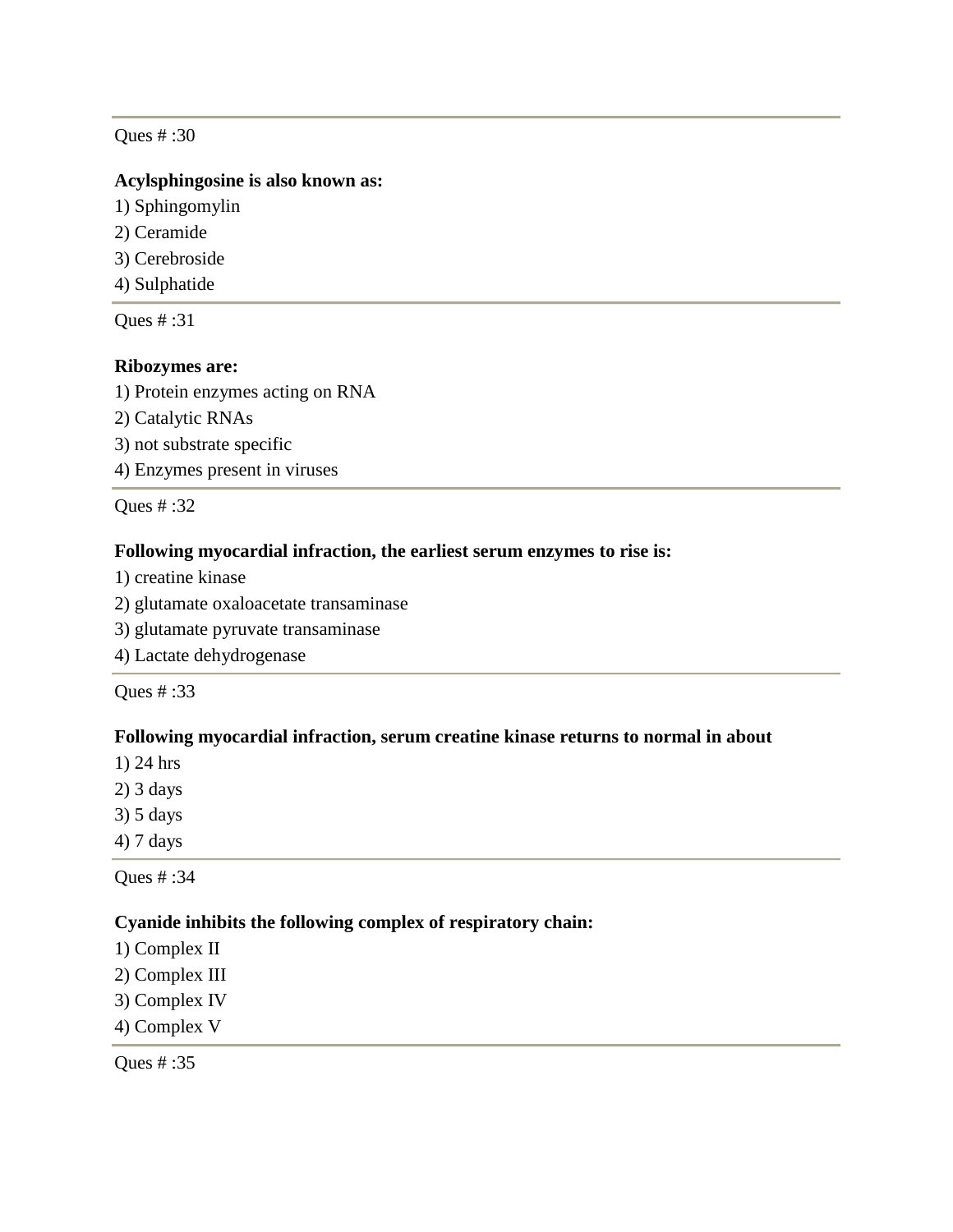### **cytochrome oxidase is poisoned by the following except**

- 1) oligomycin
- 2) hydrogen sulphide
- 3) carbon monoxide
- 4) cyanide

Ques # :36

### **Large doses of niacin**

- 1) Increase serum cholesterol
- 2) decrease serum cholesterol
- 3) Increase serum pyruvate
- 4) decrease serum pyruvate

Ques # :37

# **Sigmoidal oxygen dissociation curve is property of:**

- 1) Haemoglobin
- 2) carboxyhaemoglobin
- 3) myoglobin
- 4) Methaemoglobin

Ques # :38

# **Kernicterus can occur in :**

- 1) Crigler-Najjar syndrome type I
- 2) Crigler-Najjar syndrome type II
- 3) Rotor's syndrome
- 4) Gilbert's syndrome

Ques # :39

#### **Glucose is the only source of energy for:**

- 1) Myocardium
- 2) Kidneys
- 3) Erythrocytes
- 4) Thrombocytes

Ques # :40

### **Dipalmitoyl Lecithin acts as:**

- 1) Platelet activating factors
- 2) second messenger for hormones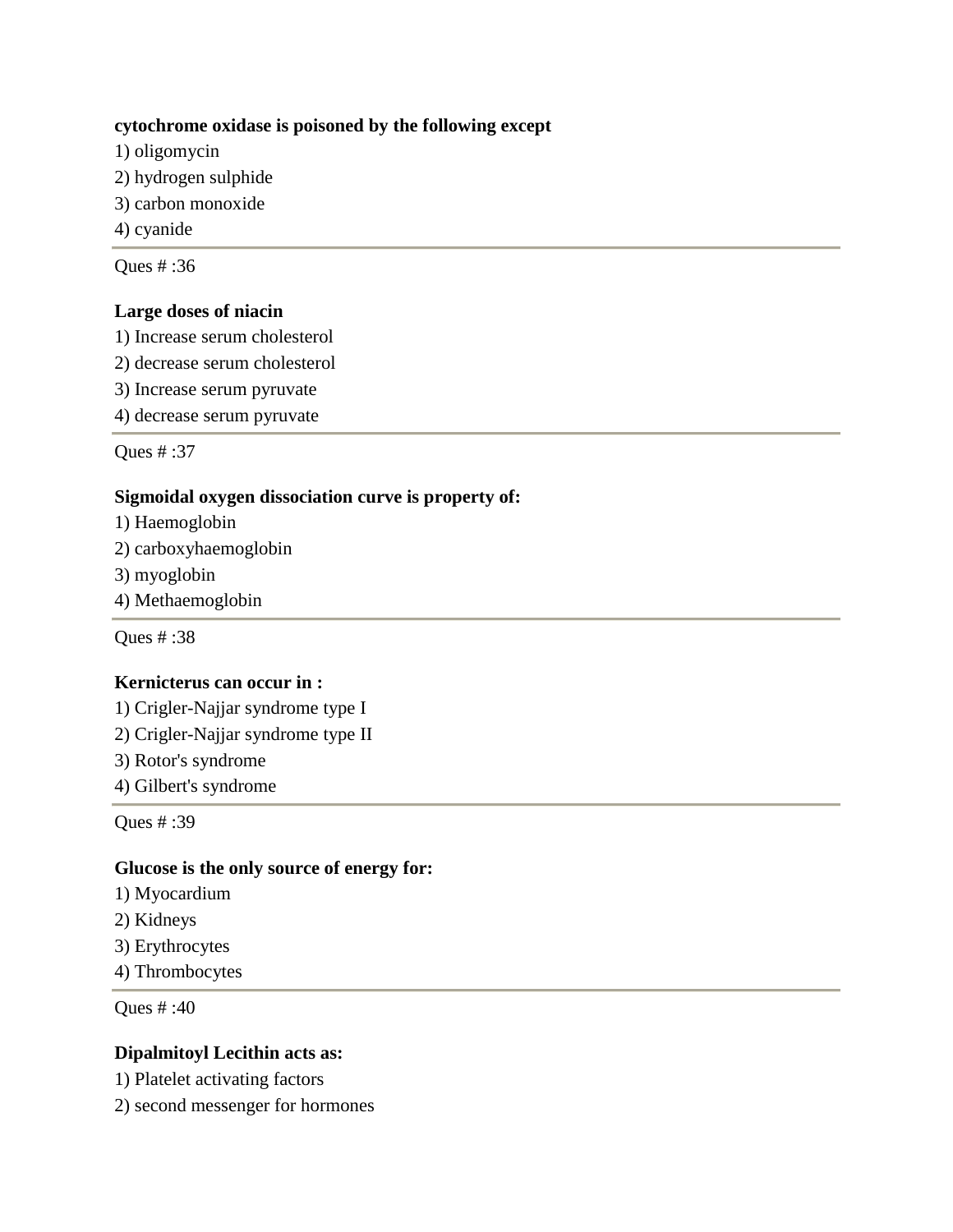3) lung surfactant 4) anti ketogenic compound

Ques # :41

#### **Synthesis of prostaglandins is inhibited by:**

1) Glucocorticoids

2) Glucagon

3) Insulin

4) Progesterone

Ques # :42

### **Aspirin inhibits:**

1) Phospholipase C

2) Phospholipase D

3) Cyclo-oxygenase

4) Lipo-oxygenase

Ques # :43

#### **Hyperuricaemia can occur due to all the following except**

1) superactive phosphoribosyl pyrophosphate synthetase

- 2) hypoxanthine guanine phosphoribosyl transferase deficiency
- 3) Glucose-6 phophatase deficiency

4) Uricase deficiency

Ques # :44

#### **Severe combined immunodeficiency disease (SCID)can result from deficiency**

- 1) Adenosine kinase
- 2) Adenosine deaminase
- 3) Adenine phosphorobosyl transferase

4) hypoxanthine guanine phosphorobosyl transferase

Ques # :45

#### **All the following can occur in Lesch-Nyhan syndrome except**

- 1) Gouty arthritis
- 2) Uric acid stones
- 3) Retarded growth
- 4) Self- mutilating behavior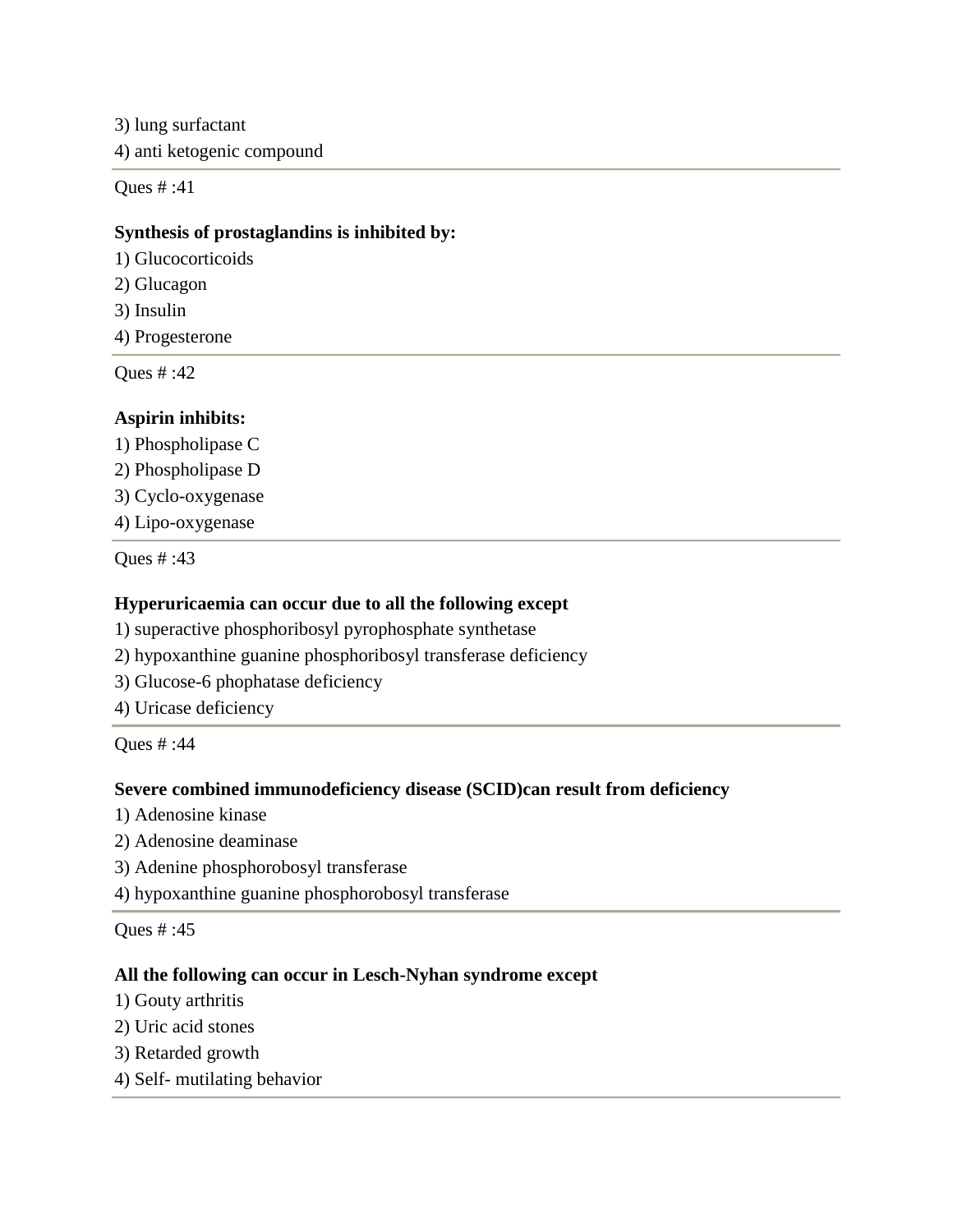# **Cyclins:**

1) are circular DNA double helices 2) are circular polypeptides 3) are protein that regulates cell cycle 4) can undergo phosphorylation and dephosphorylations

Ques # :47

# **Rifampicin inhibits:**

- 1) Unbinding of DNA
- 2) Initiation of replication
- 3) Initiation of translation
- 4) Initiation of transcription

Ques # :48

# **Peptidyl transferase activity of 50 S ribosomal subunits is inhibited by :**

- 1) Rifampicin
- 2) Cycloheximide
- 3) Erythromycin
- 4) Chloramphenicol

Ques # :49

# **Inhibitors of mono amine oxidase prolong the life of :**

1) gamma-aminobutyric acid

- 2) Melanin
- 3) Melatonin
- 4) Serotonin

Ques # :50

# **An extracellular fluid having a higher concentration of chloride than serum is**

- 1) Bile
- 2) Sweat
- 3) Cerebrospinal fluid
- 4) Pancreatic juice

Ques # :51

# **Zinc deficiency occurs commonly in:**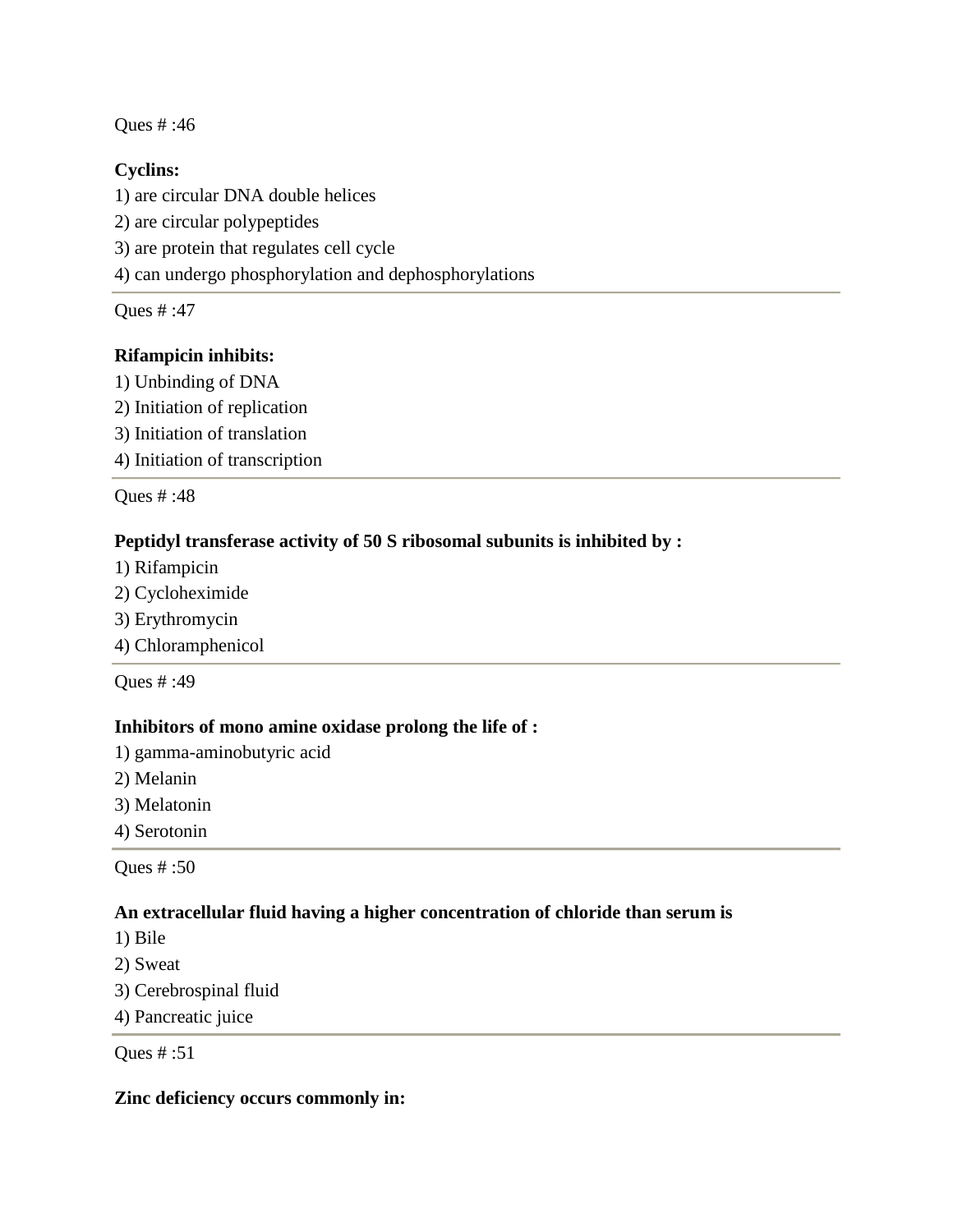- 1) Acrodermatitis enteropathica
- 2) Wilson's disease
- 3) Xeroderma pigmentosum
- 4) Menkes' disease

#### **Autoimmune disease occurs due to**

- 1) impairment of humoral immunity
- 2) Impairment of cell-mediated immunity
- 3) Adaptive immune response against self molecules
- 4) innate immune response against self molecules

Ques # :53

### **The antibody that acts against helminths is**

- 1) IgA
- 2) IgE
- 3) IgG
- 4) IgM

Ques # :54

#### **The limiting amino acid in pulses is:**

- 1) Leucine
- 2) Lysine
- 3) Tryptophan
- 4) Methionine

Ques # :55

# **Protein kinase C is activated by:**

1) Diacyl glycerol 2) Inositol triphosphate 3) cyclic AMP 4) cyclic GMP

Ques # :56

#### **Ames' assay is a rapid method for detection of**

- 1) Oncoviruses
- 2) retroviruses
- 3) Chemical carcinogens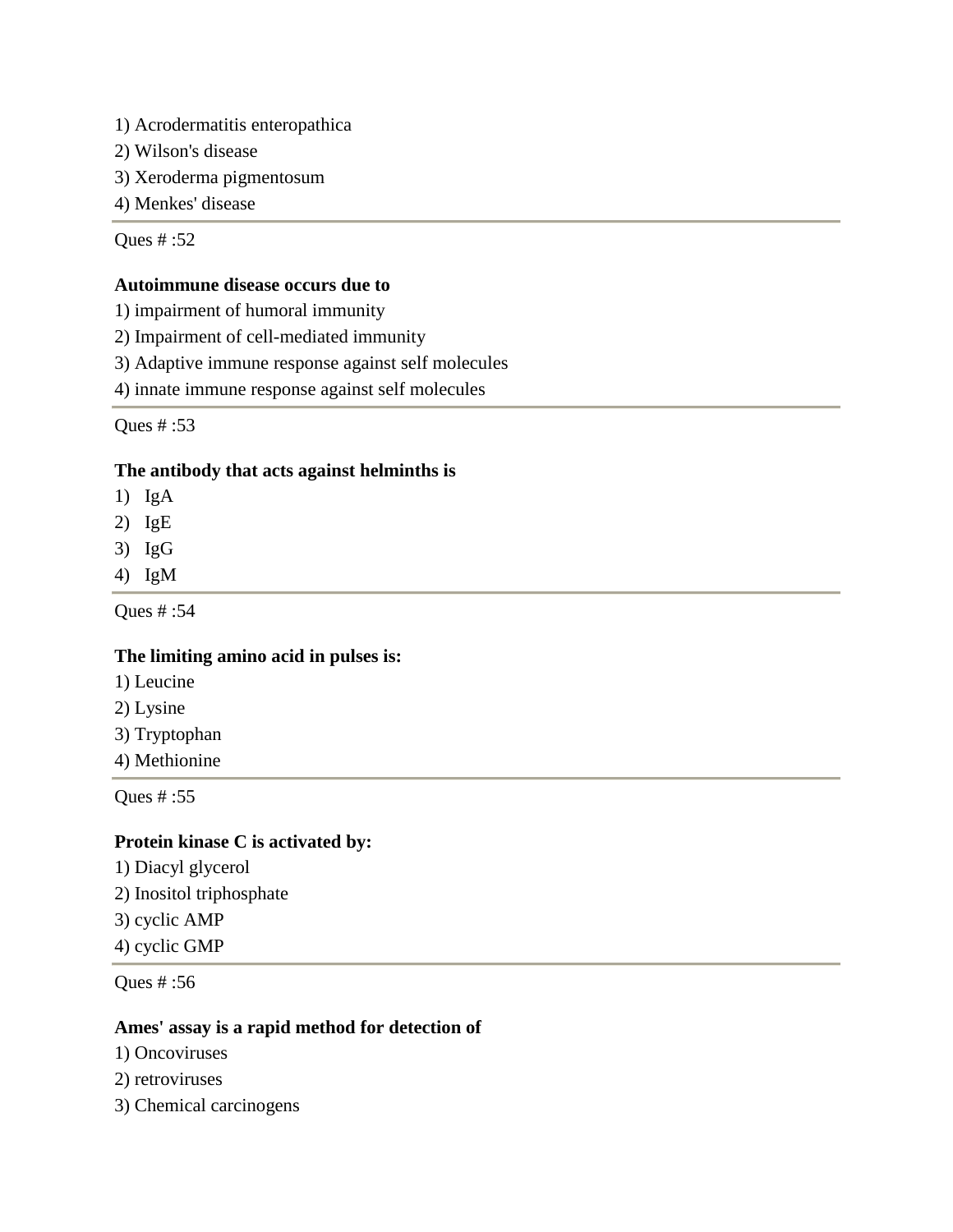4) typhoid

Ques # :57

#### **Conversion of procarcinogen into a carcinogen ofter requires**

1) Proteolysis

2) Cytochrome p-450

3) Exposure to ultra-violet radiation

4) Exposure to X-rays

Ques # :58

#### **Isoelectric pH of Albumin is:**

1) 4.7 2) 5.7 3) 6.7 4) 7.7

Ques # :59

### **Donor of methyl group for the conversion of norepinephrine to epinephrine is:**

- 1) cAMP
- 2) GTP
- 3) CoASH
- 4) SAM

Ques # :60

#### **Squalene is a compound having carbon atoms :**

| 1)20  |  |  |
|-------|--|--|
| 2) 27 |  |  |
| 3)30  |  |  |
| 4) 37 |  |  |

Ques # :61

### **How many amino acids are present in the structure of glucagon hormone?**

1) 29

- 2) 39
- 3) 49
- 4) 59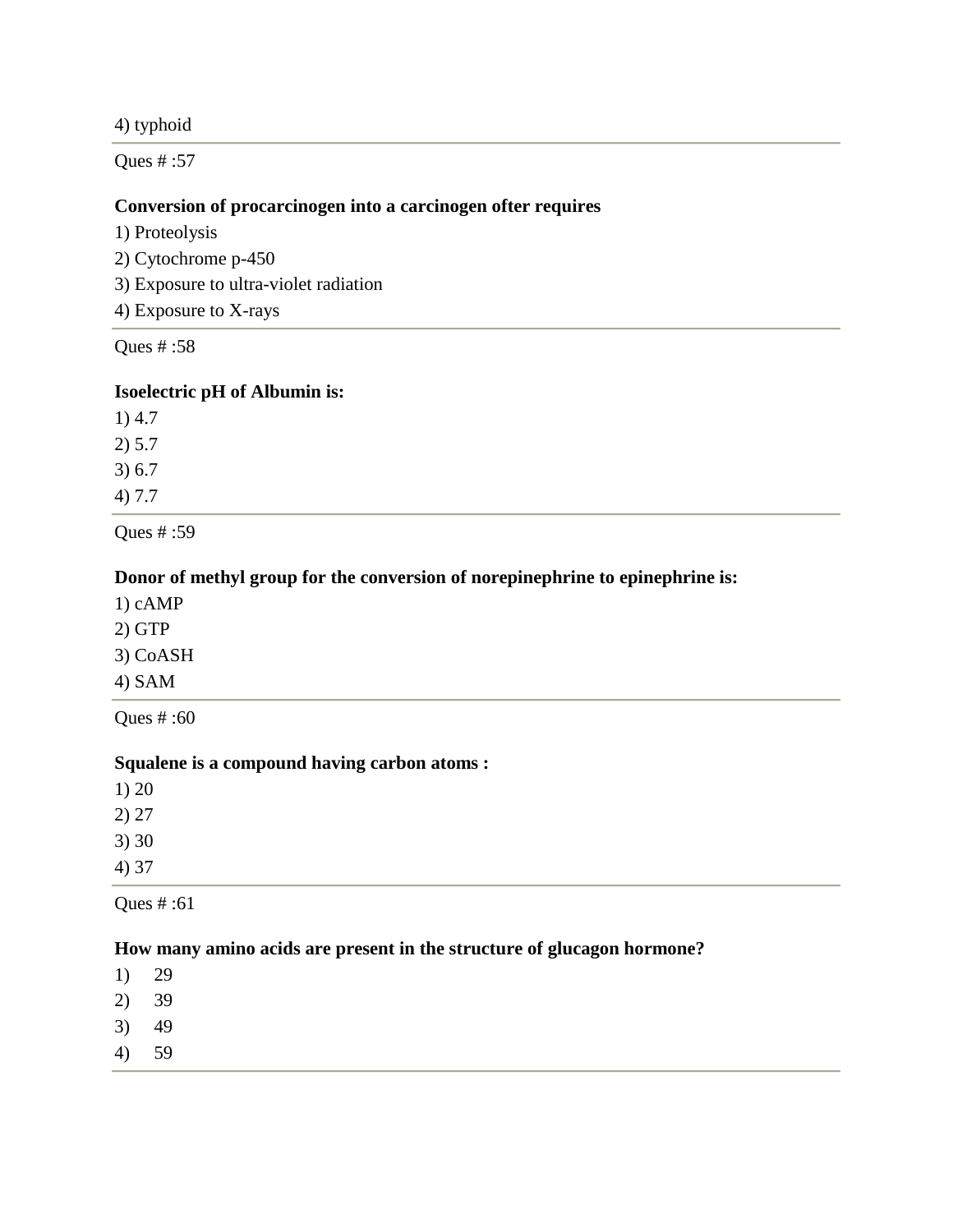# **Major Constituent of honey is:**

1) Glucose

2) Galactose

3) Fructose

4) Mannose

Ques # :63

# **Acetyl-CoA is oxidized in the TCA cycle and is used in liver and which one more organ/tissue for the biosynthesis of fatty acids and triacylglycerol :**

1) Kidneys

2) Muscles

3) Adipose tissue

4) Large intestine

Ques # :64

# **LDL-receptor was discovered by Nobel Laureate :**

1) Goldstein

2) Linus Pauling

3) Lipman

4) Krbs, Sir Hans Adolf

Ques # :65

#### **Storage form of iron is :**

1) Ferritin

- 2) Hemoglobin
- 3) Protoporphyrin IX
- 4) Heme

Ques # :66

#### **Insulin receptor is a transmembrane:**

- 1) Heteromonomer
- 2) Heterodimer
- 3) Heterotrimer
- 4) Heterotetramer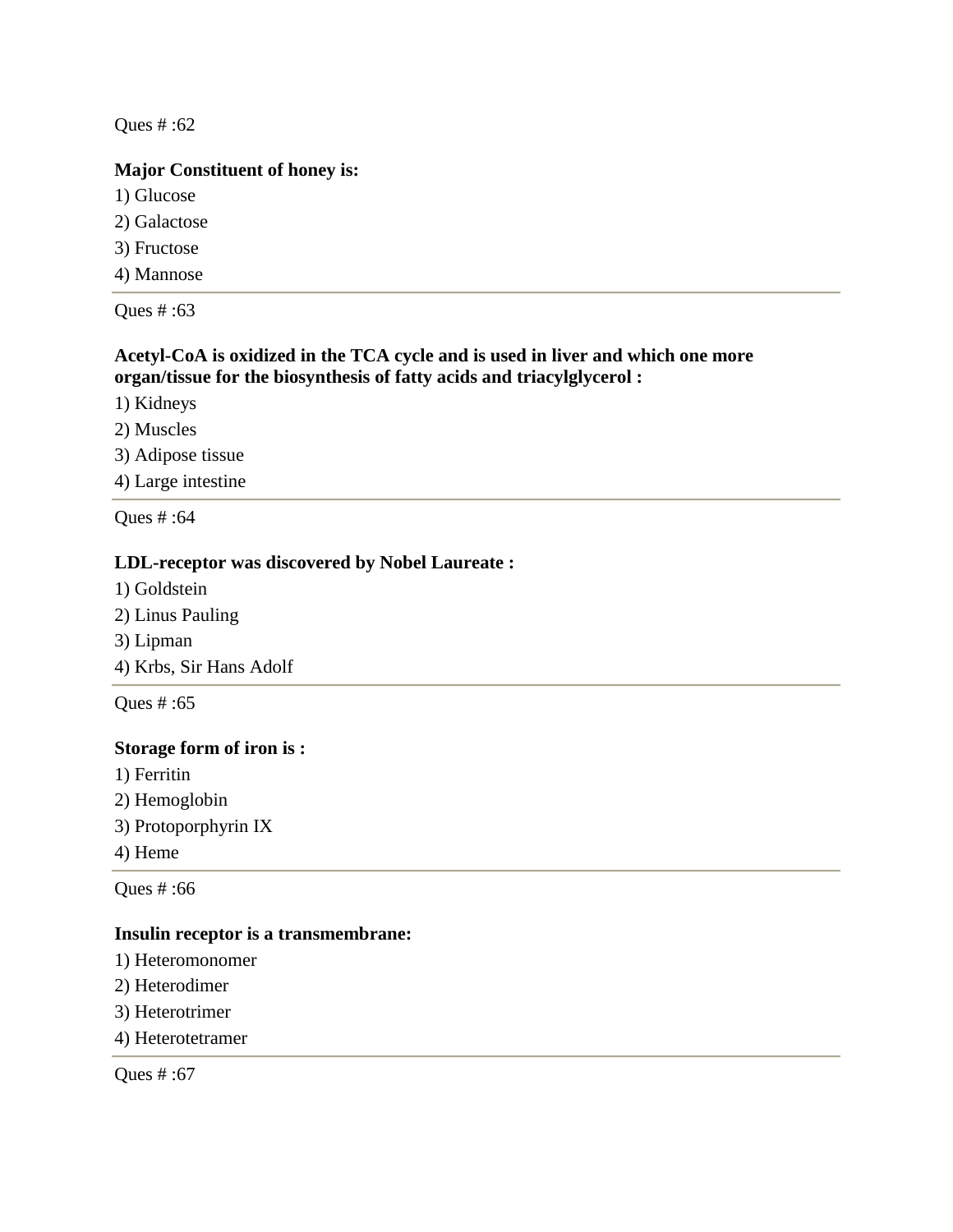# **The human insulin gene is located on the short arm of chromosome No :**

1) 7

2) 11

3) 16

4) 24

Ques # :68

# **Tendon is composed almost exclusively of :**

1) Mucopolysaccharides

2) Prostaglandins

3) Collagen

4) Phospholipids

Ques # :69

# **Cushing's syndrome is caused due to the excessive secretion of hormone :**

- 1) Glucocorticoids
- 2) Androgens
- 3) Catecholamines
- 4) ACTH

Ques # :70

# **Ubiquinone is known as :**

- 1) Coenzyme A
- 2) Coenzyme Q
- 3) Plastoquinone
- 4) none of the above

Ques # :71

#### **Tripeptide glutathione is made up of one of the following combination of three amino acids :**

- 1) Glycine, cysteine and glutamic acid
- 2) Cysteine, alanine and serine
- 3) Proline, alanine and glycine
- 4) Threonine, glycine and cystine

Ques # :72

**Rennin is also called as :** 1) Chymosin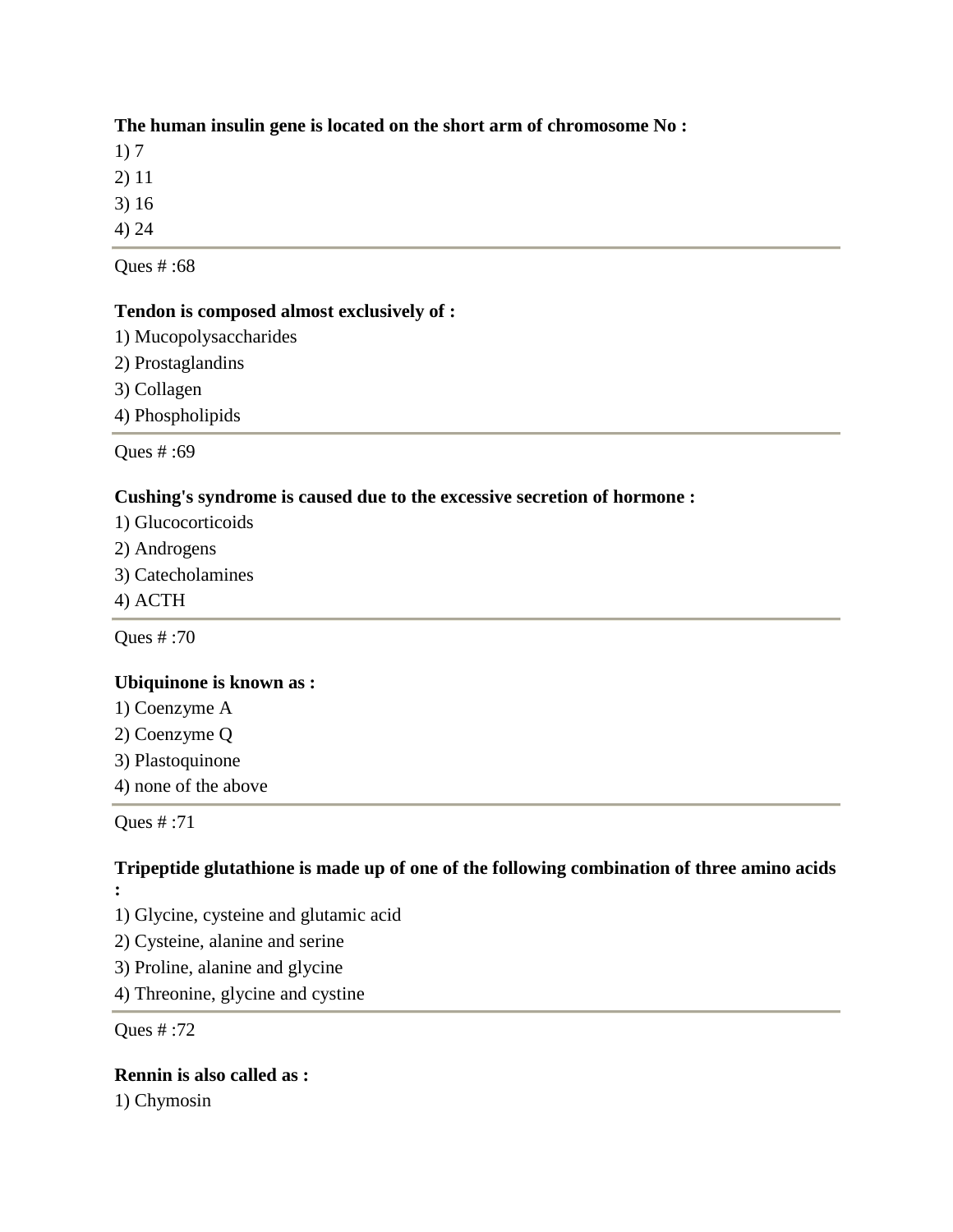2) Trypsin 3) Chymotrypsin 4) Carboxypeptidase

Ques # :73

### **In childhood, an idiopathic hypoglycaemia due to the sensitivity of one of the following amino acids has been reported :**

- 1) Leucine
- 2) Alanine
- 3) Glycine
- 4) Cysteine

Ques # :74

#### **Disease associated with HLA gene is :**

- 1) Myasthenia gravis
- 2) Peptic ulcer
- 3) Pulmonary tuberculosis
- 4) Jaundice

Ques # :75

### **Wernicke - Korsakoff syndrome is found in :**

- 1) Chronic alcoholic cases
- 2) Chronic banana eaters
- 3) Chronic smokers
- 4) Chronic cancer patients

Ques # :76

#### **Human bile contains:**

- 1) Chenodeoxycholic acid
- 2) 7- dehydrocholesterol
- 3) Coprostanol
- 4) Dihydrocholesterol

Ques # :77

#### **Peri-mitochondrial space consists of the enzyme:**

- 1) Adenylate cyclase
- 2) Pyruvate dehydrogenase complex
- 3) Citrate synthetase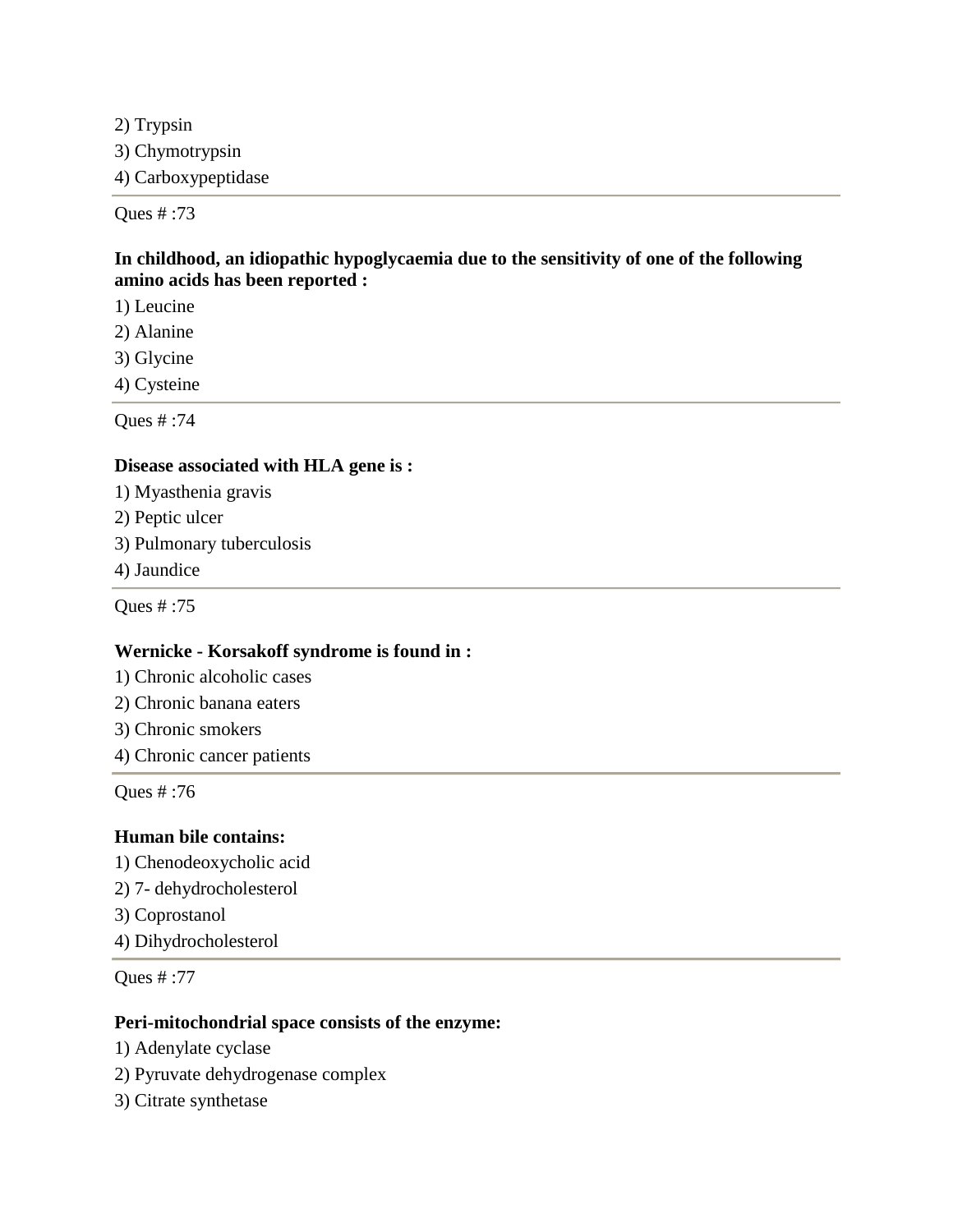#### 4) Monoamine Oxidase

Ques # :78

#### **Matrix of mitochondria consists of the enzyme(s) :**

- 1) Enzymes of TCA cycle
- 2) Enzymes of Glycolytic pathway
- 3) Nucleoside diphosphokinase
- 4) HMG CoA synthetase

Ques # :79

#### **Dextrans are highly branched homopolymers of :**

- 1) Glucose units
- 2) Fructose units.
- 3) Mannose units
- 4) Galactose units

Ques # :80

#### **Pancreatic amylase is :**

- 1) alpha amylase
- 2) beta amylase
- 3) gamma amylase
- 4) delta amylase

Ques # :81

### **Iodine number of butter is :**

- 1) 08
- 2) 18
- 3) 28
- 4) 38

Ques # :82

#### **One of the following is an enzyme activator :**

- 1) Tryptophan
- 2) Cysteine
- 3) Arginine
- 4) Threonine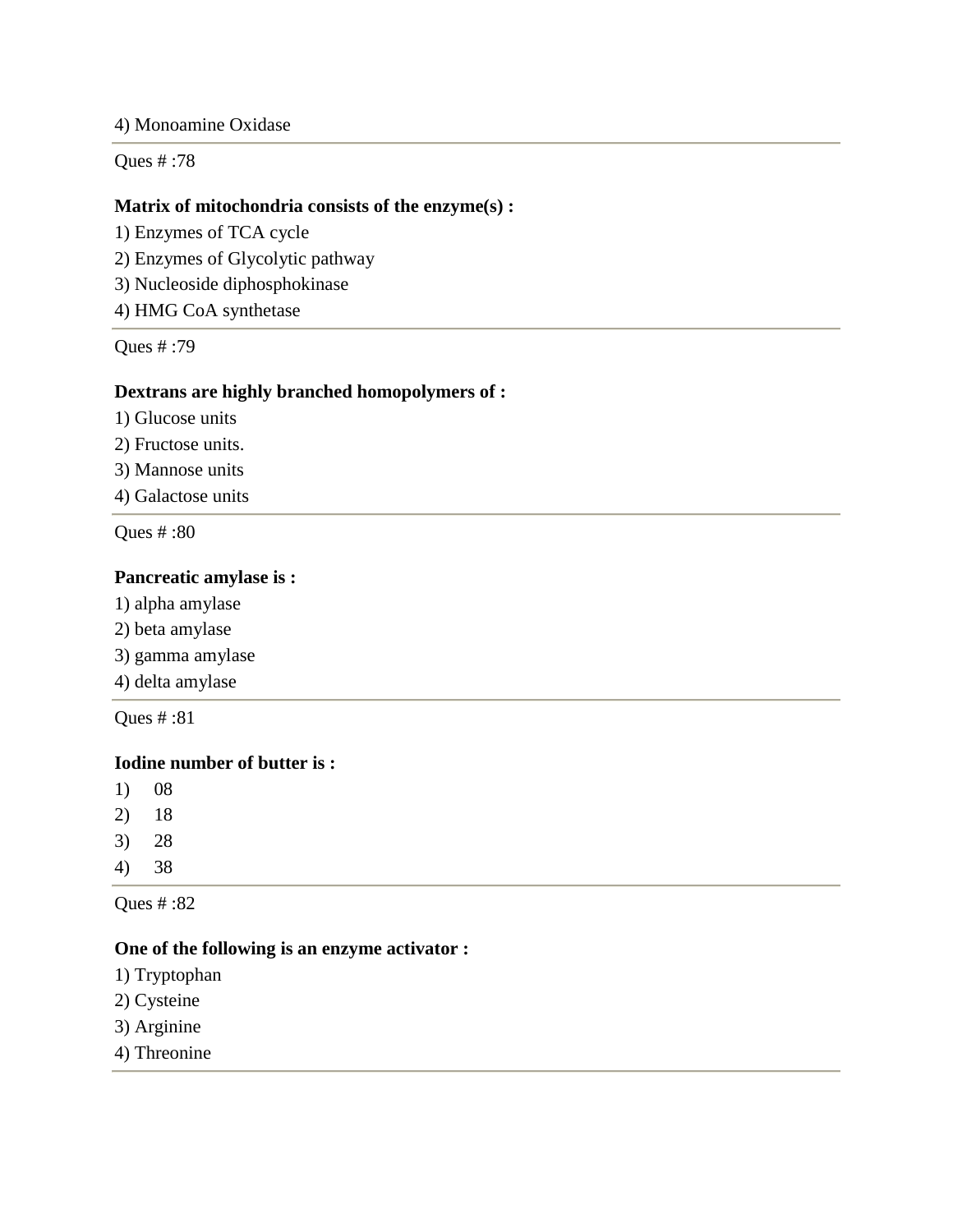### **Kussmaul breathing is found in :**

- 1) Diabetic coma
- 2) Severe Heart Attack
- 3) Malignancy (Cancer)
- 4) Nephrosis

### Ques # :84

### **Which compound inhibits the activity of enzyme aconitase in TCA cycle**

- 1) Arsenite
- 2) Malonate
- 3) AMP
- 4) Fluoroacetate

Ques # :85

#### **Enzyme pyruvate carboxylase converts pyruvate to :**

- 1) Lactic acid
- 2) Malate
- 3) Fumarate
- 4) Oxaloacetate

Ques # :86

# **Which of the following reagents would be most useful in determining the N-terminal amino acid of a polypeptide**

- 1) Trypsin
- 2) Carboxypeptidase
- 3) Phenylisothiocyanate
- 4) Cyanogens bromide

Ques # :87

#### **An uncoupler of oxidative phosphorylation such as dinitrophenol :**

- 1) Inhibits electron transport and ATP synthesis
- 2) Allow electron transport to proceed without ATP systhesis.
- 3) Inhibits electron transport without impairment of ATP synthesis
- 4) Specifically inhibits cyt b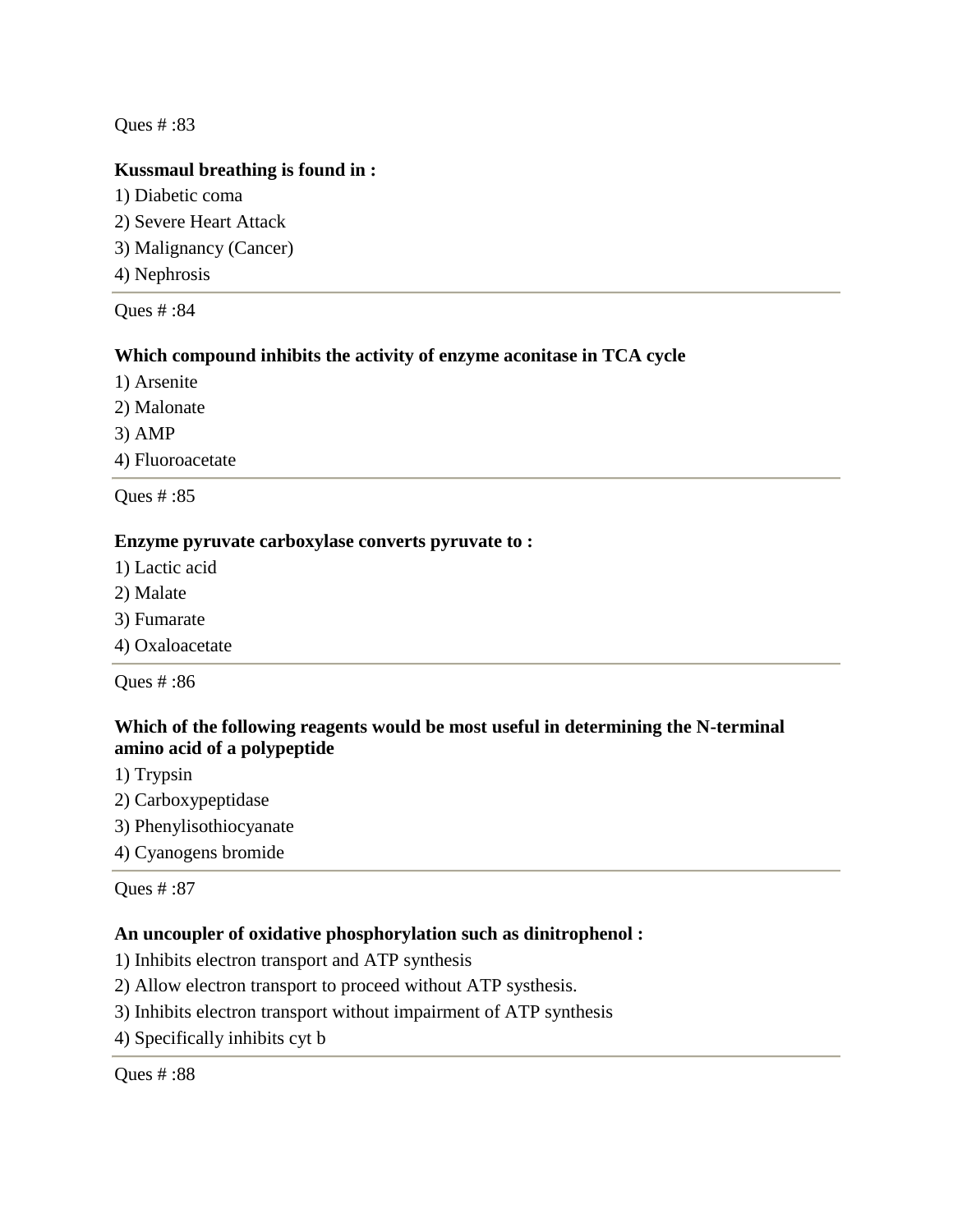### **Which one of the following reactions in unique to gluconeogenesis ?**

- 1) Lactate  $\rightarrow$  pyruvate
- 2) Phosphoenolpyruvate  $\rightarrow$  pyruvate
- 3) Oxaloacetate  $\rightarrow$  phosphoenlpyruvate
- 4) Glucose 6-phosphate →fructose 6-phosphate

Ques # :89

#### **Mucopolysaccharidoses are inherited storage diseases caused by :**

1) An increased rate of synthesis of proteoglycans

- 2) The synthesis of polysaccharides with an altered structure
- 3) Defects in the degradation of proteoglycans
- 4) The synthesis of abnormally small amounts of protein cores

Ques # :90

### **In the absence of the bile selts, glycocholic and taurocholic acid, the intestinal absorption of all of the following would be impeded EXCEPT :**

- 1) Riboflavin
- 2) Oleic acid
- 3) Cholesterol
- 4) Vitamin A

Ques # :91

**A patient has a genetic defect resulting in a deficiency of lipoprotein lipase. After eating a meal containing a large amount of fat, one would expect to see a plasma elevation of :**

1) Chylomicrons

2) VLDLs

- 3) LDLs
- 4) HDLs

Ques # :92

**In which one of the following tissues is glucose transport into the cell enhanced by insulin?**

- 1) Brain
- 2) Lens
- 3) Red blood cells
- 4) Adipose tissue

Ques # :93

**Which one of the following is elevated in plasma during the absorptive period (compared**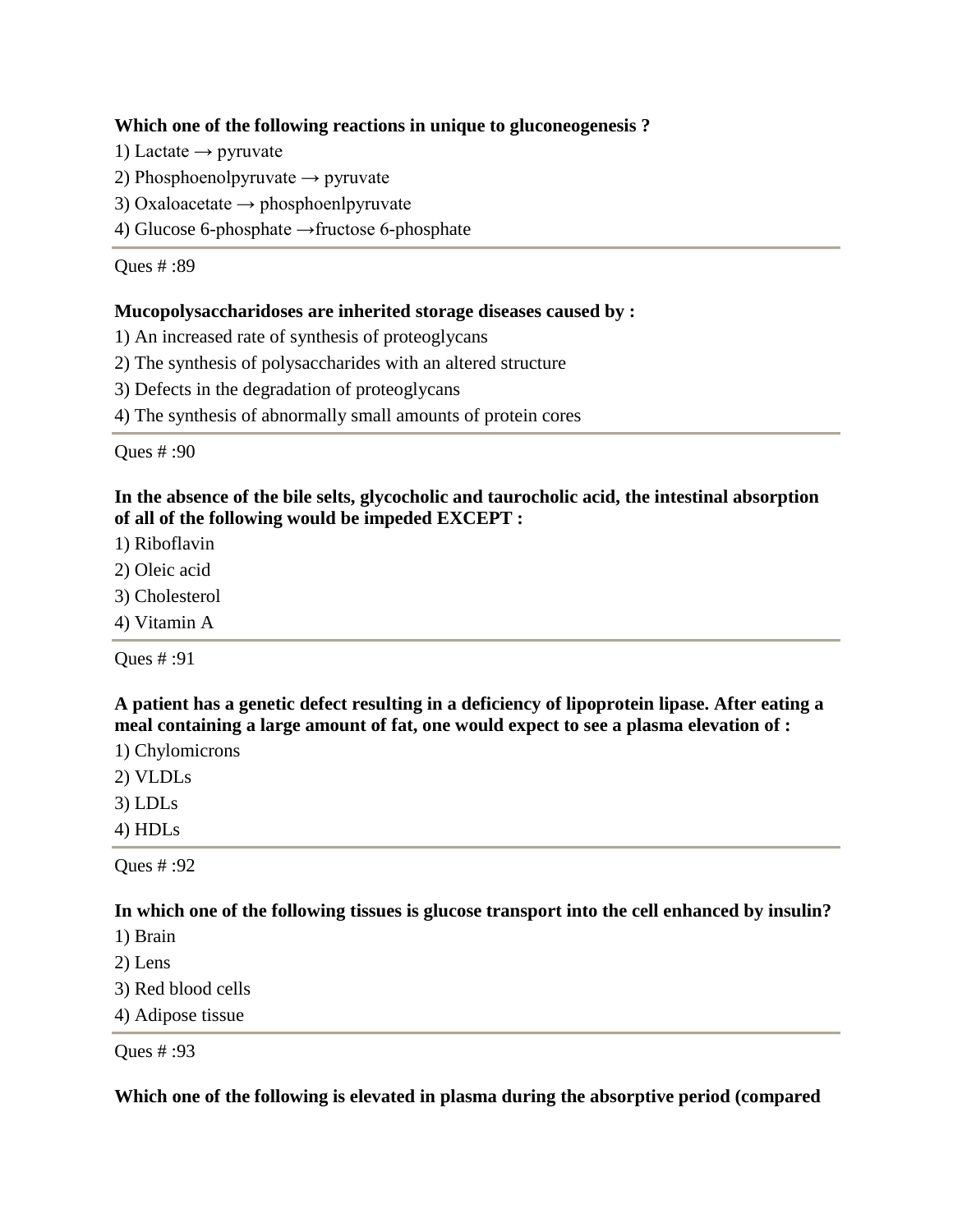#### **to the post absorptive state)**

- 1) Glucagon
- 2) Acetoacetate
- 3) Chylomicrons
- 4) Free fatty acids

Ques # :94

#### **Zona glomerulosa secretes**

- 1) Cortisol
- 2) Corticosterone
- 3) Mineralocorticoid
- 4) Testosterone

Ques # :95

### **Treatment by introducing enzyme into somatic cells by gene therapy is given in all of the following except :**

- 1) Adenosine deaminase deficiency
- 2) Phenylketonuria
- 3) Cystic fibrosis
- 4) Familial hypercholesterolemia

Ques # :96

#### **Phenyl pyruvic acid in urine is detected by :**

- 1) Guaic acid test
- 2) Benzidine test
- 3) Ferric chloride test
- 4) Guthrie's test

Ques # :97

#### **Dietary changes are not required in :**

- 1) Hemochromatosis
- 2) Lactose intolerance
- 3) Wilsons disease
- 4) Phenylketonuria

Ques # :98

**In 100 ml of blood having normal albumin concentration, the maximum quantity of bilirubin that can be bound to high affinity site of albumin is about :**